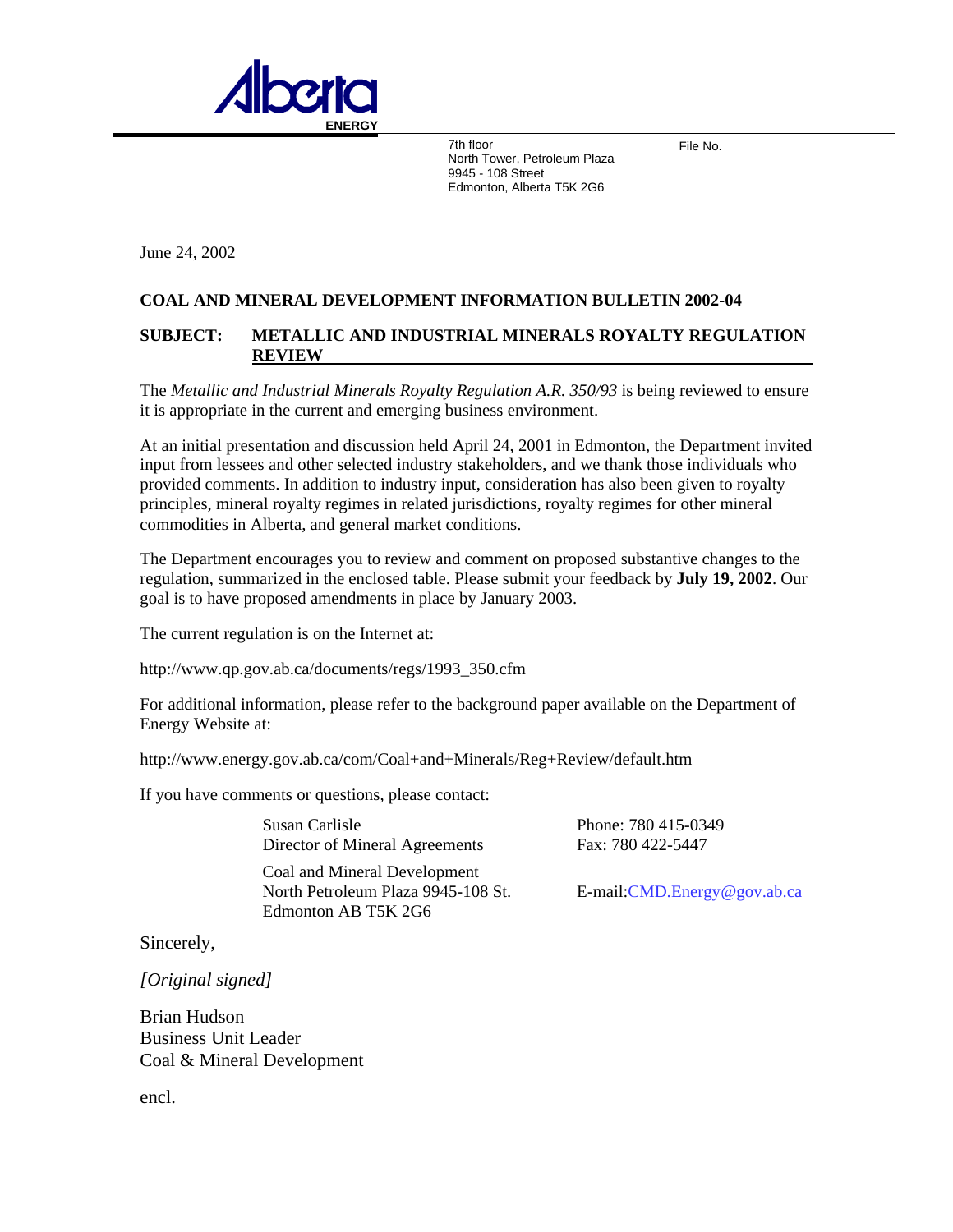| <b>Current</b>                                                                                                                                                   | <b>Proposed</b>                                                                                                                                                                          | <b>Comments/Reasons</b>                                                                                                                                                                                                                                                                               |
|------------------------------------------------------------------------------------------------------------------------------------------------------------------|------------------------------------------------------------------------------------------------------------------------------------------------------------------------------------------|-------------------------------------------------------------------------------------------------------------------------------------------------------------------------------------------------------------------------------------------------------------------------------------------------------|
| <b>Royalty Reporting</b><br>Quarterly reporting and<br>payment.                                                                                                  | Minister will have the<br>discretion to vary the<br>frequency of royalty reporting<br>and payment.                                                                                       | Allows for less frequent filing<br>where warranted. E.g., annual<br>declaration of non-production.<br>Provides opportunity to<br>increase filing frequency<br>where there is a revenue<br>benefit to the Crown.                                                                                       |
| <b>Penalties</b><br>For not filing a return,<br>after notification:<br>Up to $$10,000$ on the<br>first day.<br>Up to \$1,000 on<br>additional days.              | Reduce penalty to:<br>\$500.00 per month.<br>Up to a maximum of<br>\$2,500.00.<br>Applies even if no royalty<br>owing.<br>Minister may waive the<br>penalty if circumstances<br>warrant. | More fair and predictable.<br>For client and Crown,<br>monthly penalty is easier to<br>administer and reconcile than<br>a daily penalty.<br>Lower maximum because of<br>the proposed interest on<br>unpaid royalties.<br>Waiver is consistent with<br>other royalty regulations<br>under the $Act1$ . |
| <b>Interest on royalty</b><br>New.<br>On late unpaid royalty,<br>default to 3% simple<br>interest in Mines &<br><b>Minerals</b><br>Administration<br>Regulation. | Simple yearly rate, 1% greater<br>than Alberta Treasury prime<br>lending rate.<br>Minister may waive interest if<br>circumstances warrant.                                               | Allows for fair treatment,<br>relative to production value.<br>Consistent with other royalty<br>regulations under the Act.                                                                                                                                                                            |

## **Proposed Changes: Metallic and Industrial Minerals Royalty Regulation A.R. 350/93**

<span id="page-1-0"></span> 1 The "Act" refers to the Mines and Minerals Act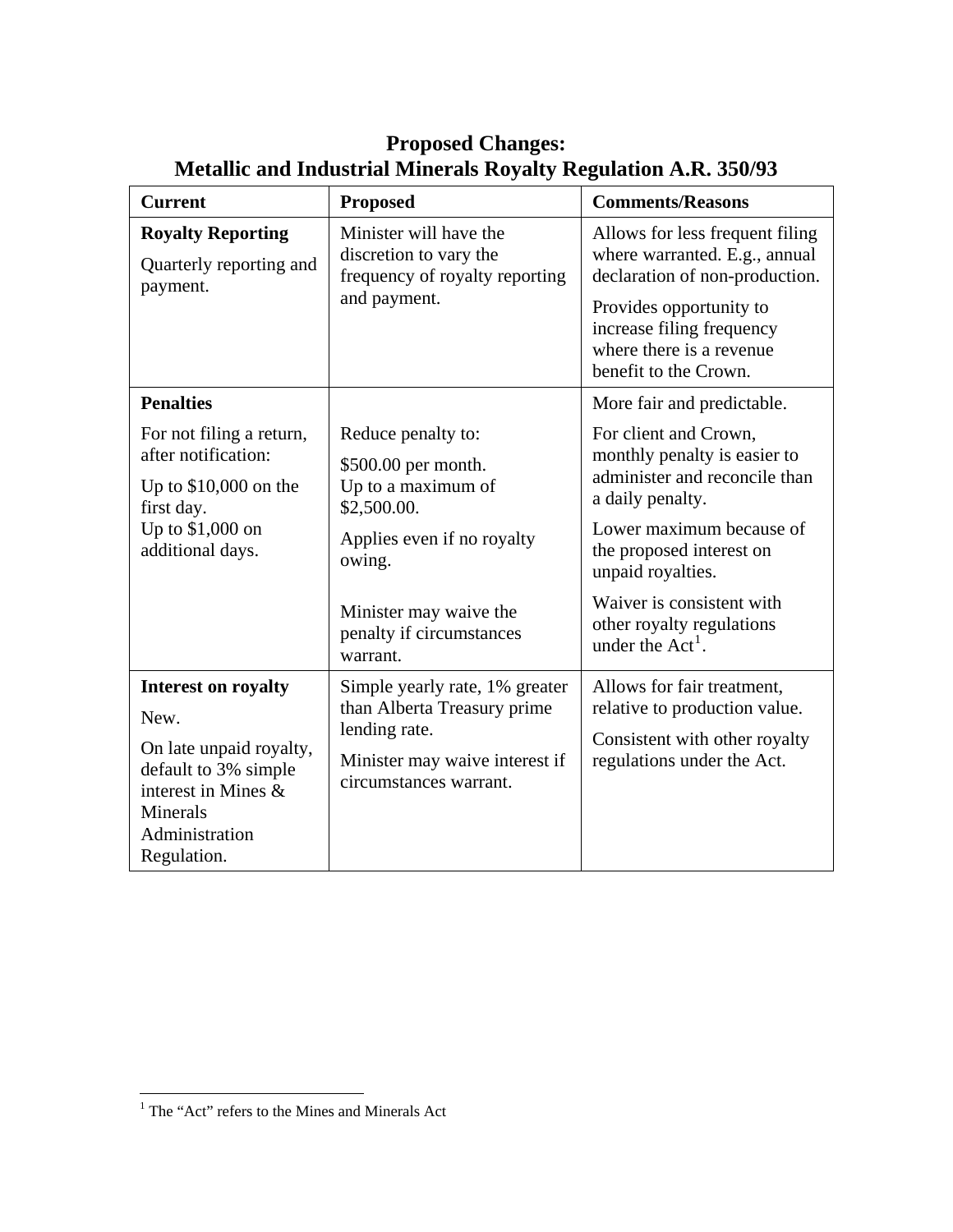| <b>Current</b>                                                                                                                                                                                                                                                                       | <b>Proposed</b>                                                                                                                                                                 | <b>Comments/Reasons</b>                                                                                                                                                                                                                                                                                                                                              |
|--------------------------------------------------------------------------------------------------------------------------------------------------------------------------------------------------------------------------------------------------------------------------------------|---------------------------------------------------------------------------------------------------------------------------------------------------------------------------------|----------------------------------------------------------------------------------------------------------------------------------------------------------------------------------------------------------------------------------------------------------------------------------------------------------------------------------------------------------------------|
| <b>Metallic Minerals</b><br><b>Royalty – Definition</b><br>of Gross Revenue<br>Currently includes<br>value of production;<br>sale, lease, license or<br>disposition of mine<br>assets and technology;<br>insurance proceeds.                                                         | Add to existing gross revenue<br>the proceeds from processing,<br>storage or other handling of<br>substances.                                                                   | Captures a potential revenue<br>source for calculating<br>revenue-minus-cost metallic<br>royalties, in addition to other<br>revenues.<br>Consistent with royalty<br>regulations in some other<br>jurisdictions.                                                                                                                                                      |
| <b>Metallic Minerals</b><br><b>Royalty Reporting</b><br><b>New</b>                                                                                                                                                                                                                   | Require report of estimates of<br>allowed costs and gross<br>revenue for upcoming<br>production year and other<br>periods specified by the<br>Minister.                         | Consistent with other<br>revenue-minus-cost royalty<br>regimes under the Act.                                                                                                                                                                                                                                                                                        |
| <b>Metallic Minerals</b><br><b>Royalty Reporting</b><br><b>New</b>                                                                                                                                                                                                                   | Require an audited financial<br>statement after the end of the<br>production year.                                                                                              | Consistent with other<br>revenue-minus-cost royalty<br>regimes under the Act.                                                                                                                                                                                                                                                                                        |
| <b>Placer Minerals</b><br><b>Definition</b><br>Includes precious<br>metals (gold, silver,<br>platinum group metals)<br>and precious stones<br>produced by placer<br>mining, which is<br>working surface<br>materials (e.g., sand<br>and gravel) by surface<br>operation using water. | Define to include any metallic<br>and industrial mineral from<br>placer mining.<br>Modify definition of placer<br>mining so use of water is not<br>definitive of mining method. | Consistent with placer<br>production trend in producing<br>a wider range of minerals<br>(e.g., titanium.)<br>Avoids impractical situation<br>of applying revenue-minus-<br>cost metallic royalty to small<br>quantities of "out of scope"<br>minerals from placer<br>production.<br>Use of water is typical in<br>placer mining, but is not<br>definitive or unique. |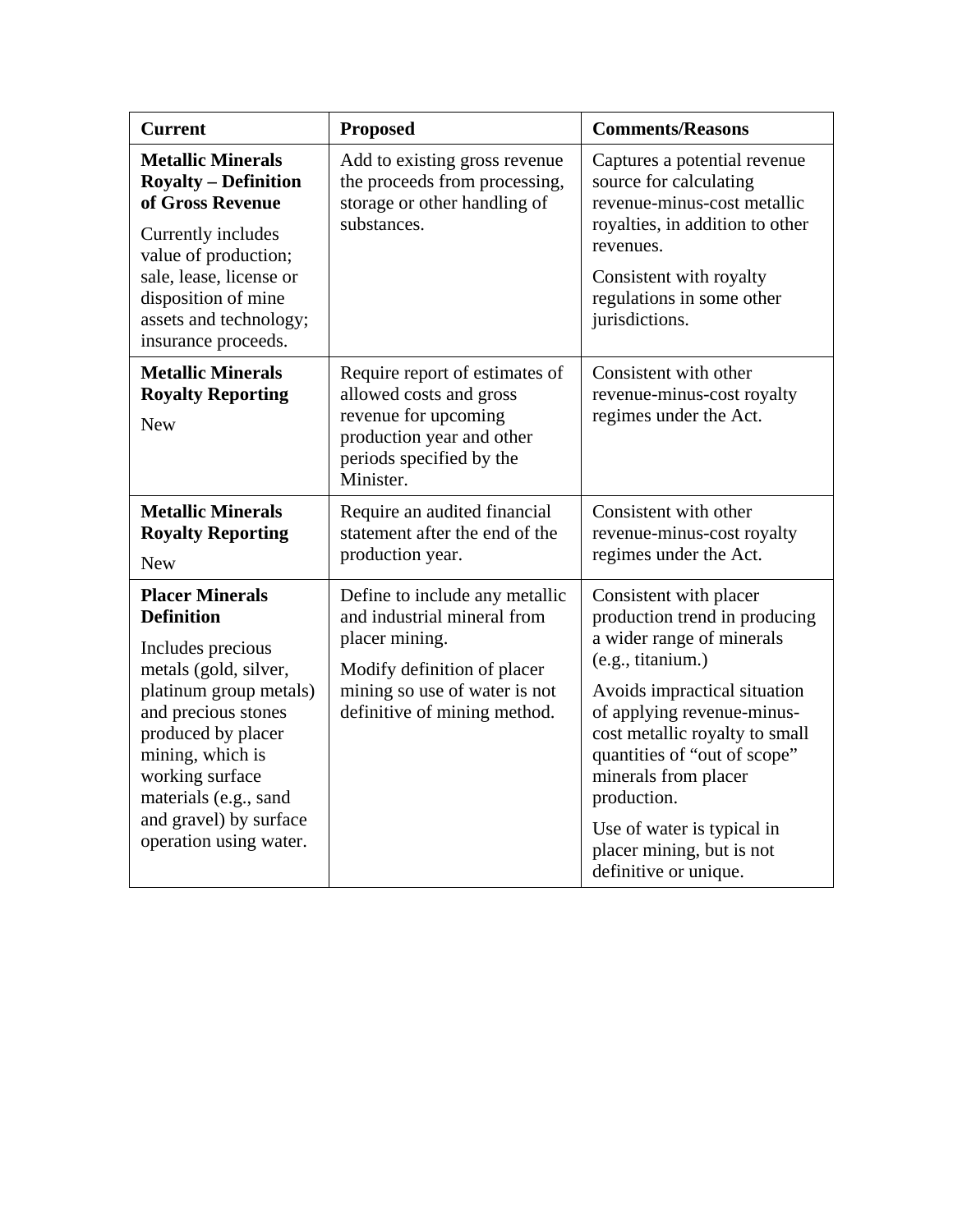| <b>Current</b>                                                               | <b>Proposed</b>                                                                                                                         | <b>Comments/Reasons</b>                                                                                                      |
|------------------------------------------------------------------------------|-----------------------------------------------------------------------------------------------------------------------------------------|------------------------------------------------------------------------------------------------------------------------------|
| <b>Placer Minerals</b><br><b>Royalty</b>                                     |                                                                                                                                         |                                                                                                                              |
| 5% of production                                                             | Remain at 5% of production,                                                                                                             | The exemption only applies to                                                                                                |
| For licensed<br>production, royalty                                          | But no royalty owed by placer<br>licensee if royalty share is                                                                           | placer licenses, which are<br>mainly recreational.                                                                           |
| exemption on first troy<br>ounce of production<br>per year.                  | \$50.00 or less in a year.                                                                                                              | Troy ounce is a market<br>standard only applicable to<br>gold, silver and platinum<br>group metals.                          |
|                                                                              |                                                                                                                                         | An exemption based on<br>royalty value applies to any<br>substance.                                                          |
| <b>Placer Minerals</b><br><b>Royalty Reporting</b><br>Report following those | Commercial producers (under<br>lease) must also provide year-<br>end reconciliation.                                                    | <b>Increases Crown assurance</b><br>that payments are not missed.                                                            |
| quarters in which a sale<br>or disposition occurred.                         | Licensed producers<br>(recreational) report annually<br>only if royalty owed.                                                           | Annual reporting by licensed<br>producers works better with<br>annual exemption. Minimal<br>revenue expected.                |
|                                                                              | Minister may request placer<br>licensees to declare all sales<br>and dispositions during the<br>period that a license has been<br>held. | Clarifies that the Minister can<br>request declaration.<br>Increases Crown assurance<br>that no report or payment is<br>due. |
| <b>Quarriable Minerals</b><br><b>Royalty Rates</b>                           |                                                                                                                                         |                                                                                                                              |
| Limestone, shale,<br>granite, slate, gypsum,<br>building stone               | Stone (such as limestone,<br>shale, granite, slate, gypsum,<br>building stone)                                                          | Rate for "stone" not changed<br>since 1954. Still lowest in<br>western Canada, but more in                                   |
| \$0.0441/tonne                                                               | \$0.10/tonne                                                                                                                            | line with other jurisdictions.                                                                                               |
| Bentonite<br>\$0.11/tonne                                                    | Bentonite<br>\$0.13/tonne                                                                                                               | Standard rate for clay and<br>clay-like substances avoids<br>royalty based on end use.                                       |
| Pottery clay and<br>fireclay<br>\$0.131/tonne                                | Pottery clay and fireclay<br>\$0.13/tonne                                                                                               |                                                                                                                              |
| Other clay, marl,<br>volcanic ash<br>$$0.0655/m^3$                           | Other clay, volcanic ash, clay<br>from shale<br>\$0.13/tonne                                                                            |                                                                                                                              |